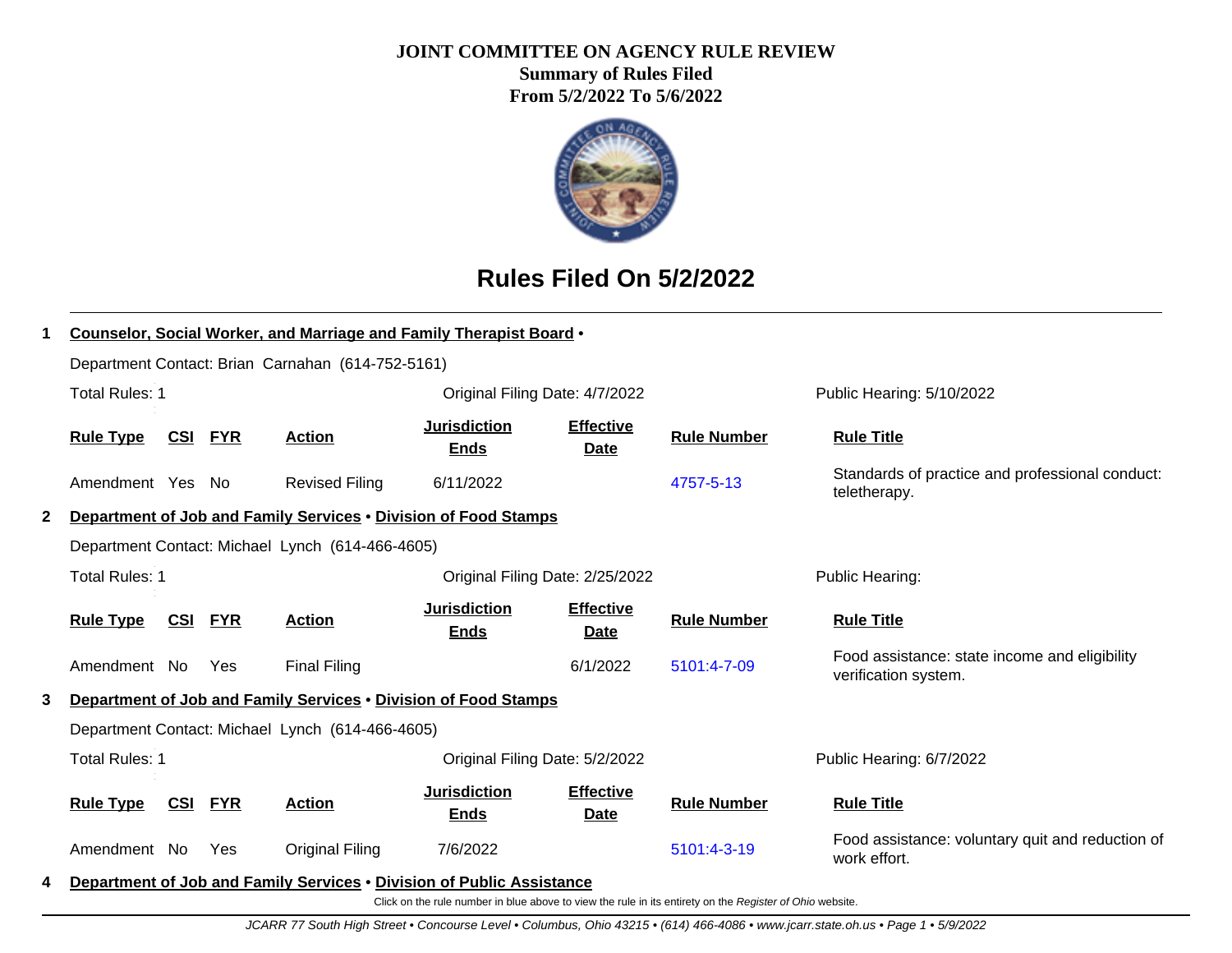Department Contact: Michael Lynch (614-466-4605)

|              | Total Rules: 3        |            |            |                                                        | Original Filing Date: 5/2/2022     |                                 |                    | Public Hearing: 6/7/2022                                                         |
|--------------|-----------------------|------------|------------|--------------------------------------------------------|------------------------------------|---------------------------------|--------------------|----------------------------------------------------------------------------------|
|              | <b>Rule Type</b>      | CSI        | <b>FYR</b> | <b>Action</b>                                          | <b>Jurisdiction</b><br><b>Ends</b> | <b>Effective</b><br><b>Date</b> | <b>Rule Number</b> | <b>Rule Title</b>                                                                |
|              | Amendment No          |            | Yes        | <b>Original Filing</b>                                 | 7/6/2022                           |                                 | 5101:1-1-90        | Ohio works first: state tax refund offset program.                               |
|              | Amendment No          |            | Yes        | <b>Original Filing</b>                                 | 7/6/2022                           |                                 | 5101:1-3-12.1      | Unsubsidized employment.                                                         |
|              | Amendment No          |            | Yes        | <b>Original Filing</b>                                 | 7/6/2022                           |                                 | 5101:1-3-12.9      | Job skills training directly related to employment.                              |
| 5            |                       |            |            | Department of Mental Health and Addiction Services .   |                                    |                                 |                    |                                                                                  |
|              |                       |            |            | Department Contact: Emily Henry (614-752-8365)         |                                    |                                 |                    |                                                                                  |
|              | <b>Total Rules: 1</b> |            |            |                                                        | Original Filing Date: 3/14/2022    |                                 |                    | Public Hearing: 4/19/2022                                                        |
|              | <b>Rule Type</b>      | <b>CSI</b> | <b>FYR</b> | <b>Action</b>                                          | <b>Jurisdiction</b><br><b>Ends</b> | <b>Effective</b><br><b>Date</b> | <b>Rule Number</b> | <b>Rule Title</b>                                                                |
|              | New Rule              | <b>Yes</b> | No         | <b>Refiled Filing</b>                                  | 6/1/2022                           |                                 | 5122-29-14         | Mobile response and stabilization service.                                       |
| 6            |                       |            |            | Department of Public Safety . Bureau of Motor Vehicles |                                    |                                 |                    |                                                                                  |
|              |                       |            |            | Department Contact: Joseph Kirk (614-466-5605)         |                                    |                                 |                    |                                                                                  |
|              | Total Rules: 5        |            |            |                                                        | Original Filing Date: 5/2/2022     |                                 |                    | Public Hearing:                                                                  |
|              | <b>Rule Type</b>      | CSI        | <b>FYR</b> | <b>Action</b>                                          | <b>Jurisdiction</b><br><b>Ends</b> | <b>Effective</b><br>Date        | <b>Rule Number</b> | <b>Rule Title</b>                                                                |
|              | No Change             | No         | Yes        | <b>FYR</b>                                             | 7/31/2022                          |                                 | 4501:1-7-03        | Assignment of registration periods.                                              |
|              | No Change             | No         | Yes        | <b>FYR</b>                                             | 7/31/2022                          |                                 | 4501:1-7-04        | Registration and titling of all-purpose vehicles and<br>off-highway motorcycles. |
|              | No Change             | No         | Yes        | <b>FYR</b>                                             | 7/31/2022                          |                                 | 4501:1-7-08        | Vehicle registration renewal by electronic means.                                |
|              | No Change             | No         | Yes        | <b>FYR</b>                                             | 7/31/2022                          |                                 | 4501:1-7-09        | Multi-year and permanent registration.                                           |
|              | No Change             | No         | Yes        | <b>FYR</b>                                             | 7/31/2022                          |                                 | 4501:1-7-14        | Collector's vehicles.                                                            |
| $\mathbf{7}$ |                       |            |            | Department of Public Safety . Bureau of Motor Vehicles |                                    |                                 |                    |                                                                                  |
|              |                       |            |            | Department Contact: Joseph Kirk (614-466-5605)         |                                    |                                 |                    |                                                                                  |
|              | Total Rules: 10       |            |            |                                                        | Original Filing Date: 5/2/2022     |                                 |                    | Public Hearing: 6/6/2022                                                         |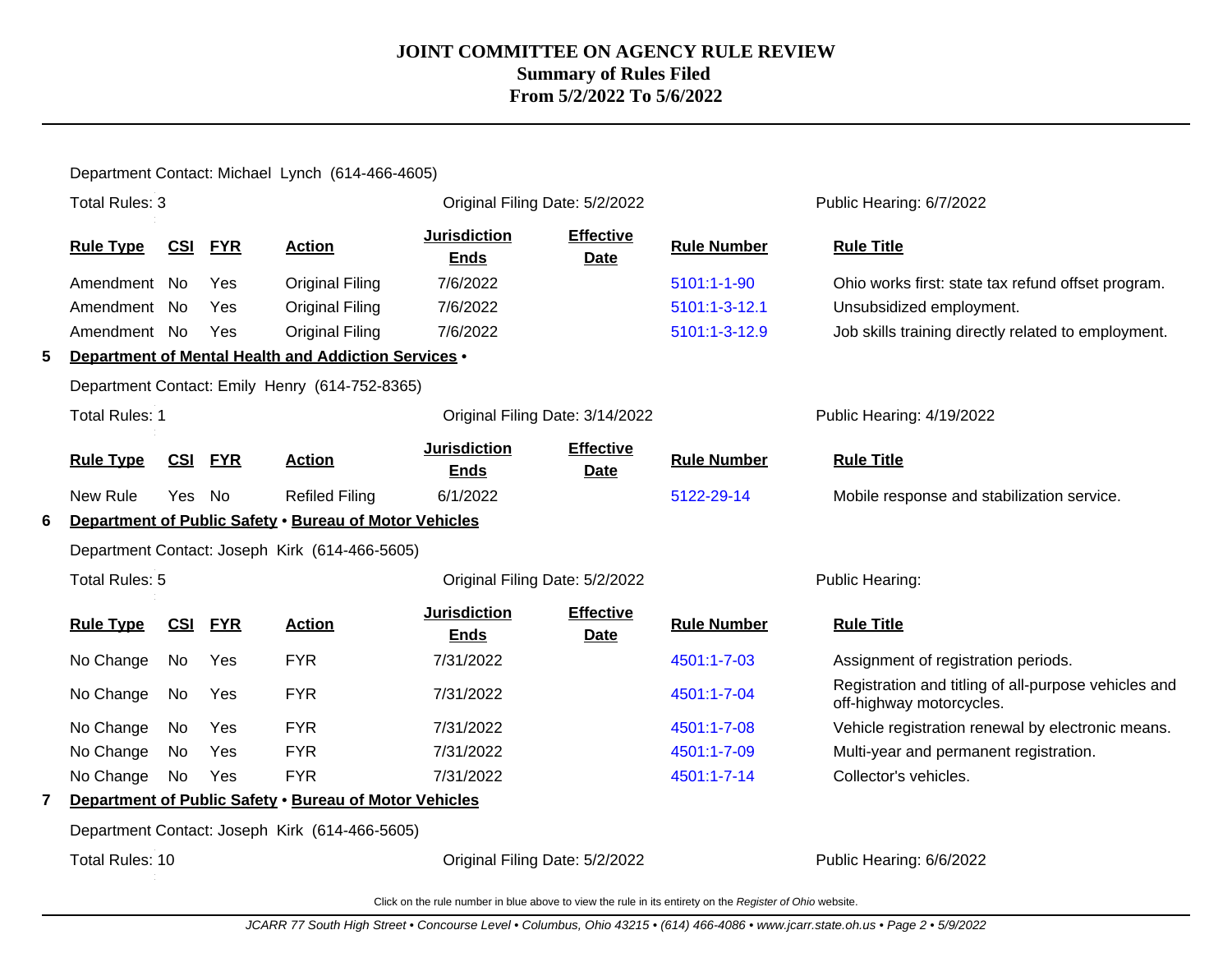| <b>Rule Type</b> | <u>CSI</u> | <u>FYR</u> | <b>Action</b>   | <b>Jurisdiction</b><br><b>Ends</b> | <b>Effective</b><br><u>Date</u> | <b>Rule Number</b> | <b>Rule Title</b>                                                                                                                                            |
|------------------|------------|------------|-----------------|------------------------------------|---------------------------------|--------------------|--------------------------------------------------------------------------------------------------------------------------------------------------------------|
| Amendment        | No.        | Yes        | Original Filing | 7/6/2022                           |                                 | 4501:1-7-01        | Application for special license plates issued to<br>volunteer firefighters.                                                                                  |
| Amendment        | No.        | Yes        | Original Filing | 7/6/2022                           |                                 | 4501:1-7-02        | Conditions for issuance of license plates,<br>removable windshield placards and temporary<br>removable windshield placards for persons with<br>disabilities. |
| Amendment        | No.        | Yes        | Original Filing | 7/6/2022                           |                                 | 4501:1-7-05        | Registration of commercial trucks, commercial<br>trailers, and commercial semitrailers.                                                                      |
| Amendment        | No.        | Yes        | Original Filing | 7/6/2022                           |                                 | 4501:1-7-07        | Vehicle registration renewal notice.                                                                                                                         |
| Amendment        | No.        | Yes        | Original Filing | 7/6/2022                           |                                 | 4501:1-7-10        | Retention of standard license plate numbers and<br>letters.                                                                                                  |
| Amendment        | No.        | Yes        | Original Filing | 7/6/2022                           |                                 | 4501:1-7-11        | Special plates for national guard members.                                                                                                                   |
| Amendment        | No.        | Yes        | Original Filing | 7/6/2022                           |                                 | 4501:1-7-12        | Process for issuance of collegiate license plates.                                                                                                           |
| Amendment        | No.        | <b>Yes</b> | Original Filing | 7/6/2022                           |                                 | 4501:1-7-13        | Specialized plates.                                                                                                                                          |
| Amendment        | No.        | Yes        | Original Filing | 7/6/2022                           |                                 | 4501:1-7-15        | Materials incorporated by reference.                                                                                                                         |
| New Rule         | No.        | <b>No</b>  | Original Filing | 7/6/2022                           |                                 | 4501:1-7-16        | Registration of vehicles subject to biennial<br>emissions testing.                                                                                           |

#### **8 Public Utilities Commission of Ohio** • **Utilities**

Department Contact: Angela Hawkins (614-466-0122)

|                  | Total Rules: 12<br><u>CSI</u><br><u>FYR</u><br>Amendment Yes<br>Yes<br>Amendment Yes<br><b>Yes</b><br>Amendment Yes Yes<br>Amendment Yes Yes |     |                     | Original Filing Date: 2/24/2022                                                                          |                          |                    | Public Hearing:                               |  |
|------------------|----------------------------------------------------------------------------------------------------------------------------------------------|-----|---------------------|----------------------------------------------------------------------------------------------------------|--------------------------|--------------------|-----------------------------------------------|--|
| <b>Rule Type</b> |                                                                                                                                              |     | <b>Action</b>       | <b>Jurisdiction</b><br><b>Ends</b>                                                                       | <b>Effective</b><br>Date | <b>Rule Number</b> | <b>Rule Title</b>                             |  |
|                  |                                                                                                                                              |     | Final Filing        |                                                                                                          | 6/1/2022                 | 4901:1-22-01       | Definitions.                                  |  |
|                  |                                                                                                                                              |     | Final Filing        |                                                                                                          | 6/1/2022                 | 4901:1-22-02       | Scope and application.                        |  |
|                  |                                                                                                                                              |     | <b>Final Filing</b> |                                                                                                          | 6/1/2022                 | 4901:1-22-03       | Industry standards.                           |  |
|                  |                                                                                                                                              |     | Final Filing        |                                                                                                          | 6/1/2022                 | 4901:1-22-04       | General provisions.                           |  |
| Rescission       | Yes                                                                                                                                          | Yes | Final Filing        |                                                                                                          | 6/1/2022                 | 4901:1-22-05       | Application requirements for interconnection. |  |
| New Rule         | Yes                                                                                                                                          | No. | <b>Final Filing</b> |                                                                                                          | 6/1/2022                 | 4901:1-22-05       | Application requirements for interconnection. |  |
| Amendment Yes    |                                                                                                                                              | Yes | Final Filing        |                                                                                                          | 6/1/2022                 | 4901:1-22-06       | Level 1 review procedure.                     |  |
|                  |                                                                                                                                              |     |                     | Click on the rule number in blue above to view the rule in its entirety on the Register of Ohio website. |                          |                    |                                               |  |

JCARR 77 South High Street • Concourse Level • Columbus, Ohio 43215 • (614) 466-4086 • www.jcarr.state.oh.us • Page 3 • 5/9/2022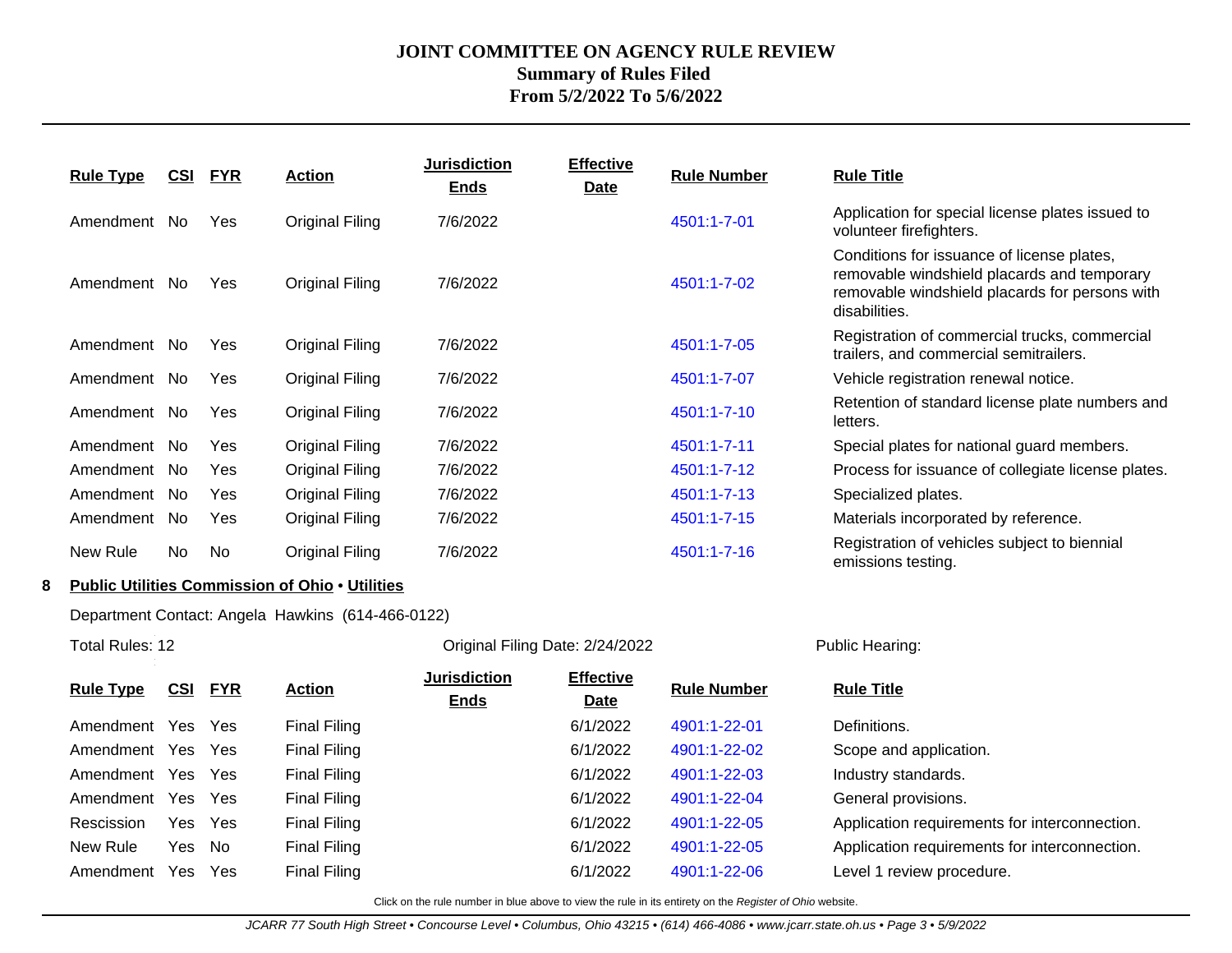|   | Amendment Yes     |     | Yes        | <b>Final Filing</b>                                    |                                    | 6/1/2022                        | 4901:1-22-07       | Level 2 review procedure.                               |
|---|-------------------|-----|------------|--------------------------------------------------------|------------------------------------|---------------------------------|--------------------|---------------------------------------------------------|
|   | Amendment Yes     |     | <b>Yes</b> | <b>Final Filing</b>                                    |                                    | 6/1/2022                        | 4901:1-22-08       | Level 3 review procedure.                               |
|   | Amendment Yes     |     | <b>Yes</b> | <b>Final Filing</b>                                    |                                    | 6/1/2022                        | 4901:1-22-09       | Scoping meeting and interconnection studies.            |
|   | Amendment Yes     |     | <b>Yes</b> | <b>Final Filing</b>                                    |                                    | 6/1/2022                        | 4901:1-22-10       | Uniform requirements for interconnection<br>agreements. |
|   | Amendment Yes Yes |     |            | Final Filing                                           |                                    | 6/1/2022                        | 4901:1-22-12       | Complaints.                                             |
| 9 |                   |     |            | <b>Public Utilities Commission of Ohio • Utilities</b> |                                    |                                 |                    |                                                         |
|   |                   |     |            | Department Contact: Angela Hawkins (614-466-0122)      |                                    |                                 |                    |                                                         |
|   | Total Rules: 2    |     |            |                                                        | Original Filing Date: 5/2/2022     |                                 | Public Hearing:    |                                                         |
|   | <b>Rule Type</b>  | CSI | <b>FYR</b> | <b>Action</b>                                          | <b>Jurisdiction</b><br><u>Ends</u> | <b>Effective</b><br><b>Date</b> | <b>Rule Number</b> | <b>Rule Title</b>                                       |
|   | No Change         | Yes | Yes        | <b>FYR</b>                                             | 7/31/2022                          |                                 | 4901:1-22-11       | Backup electricity supply.                              |
|   | No Change         | Yes | Yes        | <b>FYR</b>                                             | 7/31/2022                          |                                 | 4901:1-22-13       | Exceptions.                                             |
|   |                   |     |            |                                                        |                                    |                                 |                    |                                                         |

# **Rules Filed On 5/3/2022**

| 10 |                       |            |            | Department of Commerce . Division of Industrial Compliance |                                                                     |                                 |                    |                                                                                             |
|----|-----------------------|------------|------------|------------------------------------------------------------|---------------------------------------------------------------------|---------------------------------|--------------------|---------------------------------------------------------------------------------------------|
|    |                       |            |            | Department Contact: Aaron Johnston (614-644-3297)          |                                                                     |                                 |                    |                                                                                             |
|    | <b>Total Rules: 1</b> |            |            |                                                            | Original Filing Date: 12/17/2021                                    |                                 |                    | Public Hearing: 1/20/2022                                                                   |
|    | <b>Rule Type</b>      | <u>CSI</u> | <u>FYR</u> | <b>Action</b>                                              | Jurisdiction<br><b>Ends</b>                                         | <b>Effective</b><br><b>Date</b> | <b>Rule Number</b> | <b>Rule Title</b>                                                                           |
|    | New Rule              | Yes No     |            | Final Filing                                               |                                                                     | 5/13/2022                       | $1301:3-2-10$      | Temporary plumbing inspector certificates for<br>members of the military and their spouses. |
| 11 |                       |            |            |                                                            | Department of Commerce • Ohio Construction Industry Licensing Board |                                 |                    |                                                                                             |
|    |                       |            |            | Department Contact: Aaron Johnston (614-644-3297)          |                                                                     |                                 |                    |                                                                                             |
|    | Total Rules: 8        |            |            |                                                            | Original Filing Date: 12/17/2021                                    |                                 |                    | Public Hearing: 1/20/2022                                                                   |
|    | <b>Rule Type</b>      | <u>CSI</u> | <b>FYR</b> | <b>Action</b>                                              | <b>Jurisdiction</b><br><b>Ends</b>                                  | <b>Effective</b><br>Date        | <b>Rule Number</b> | <b>Rule Title</b>                                                                           |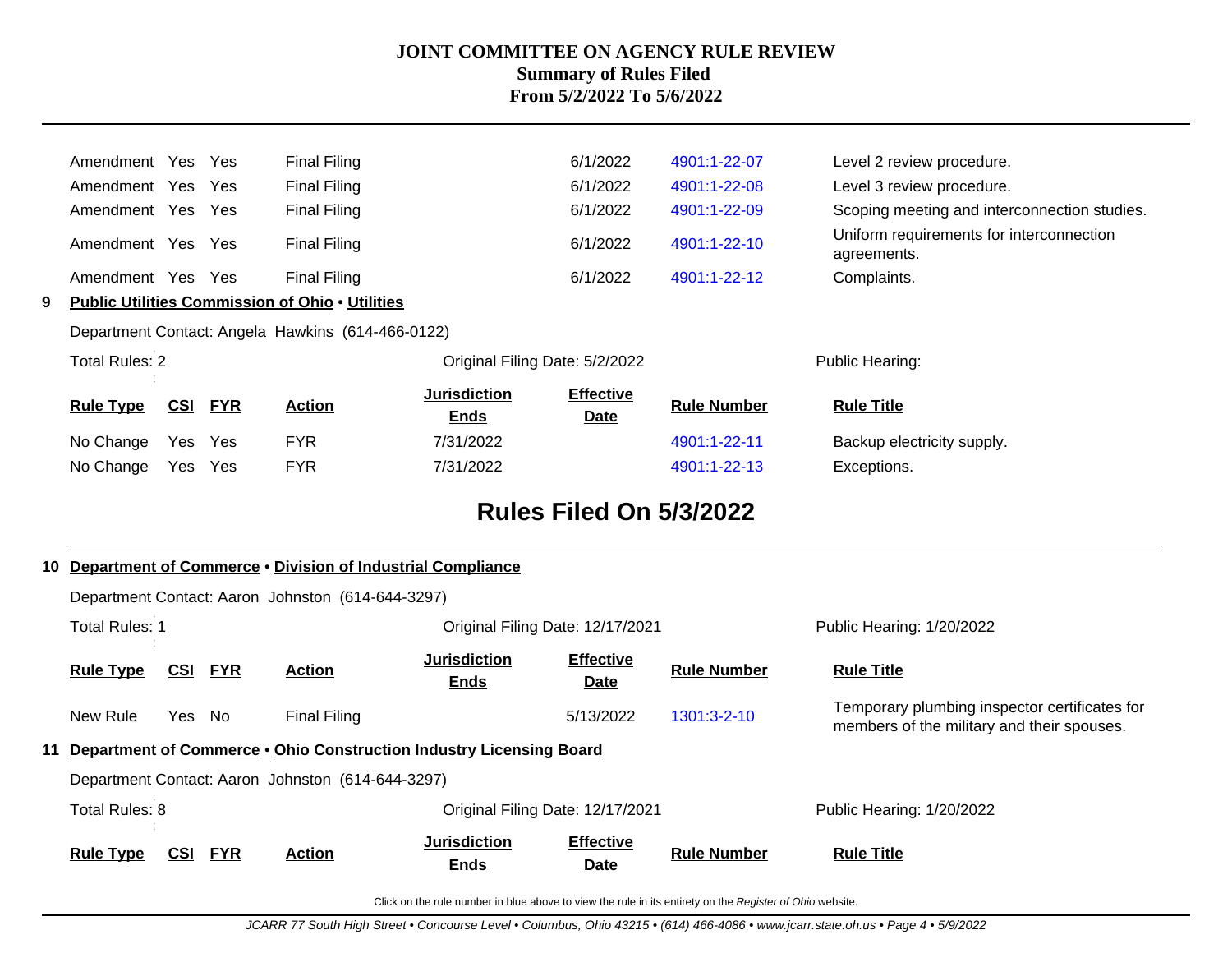| Amendment | Yes  | Yes        | Final Filing        | 5/13/2022 | 4101:16-1-01 | Definitions.                            |
|-----------|------|------------|---------------------|-----------|--------------|-----------------------------------------|
| Amendment | Yes  | Yes        | Final Filing        | 5/13/2022 | 4101:16-1-02 | Notice of administrative rules hearing. |
| Amendment | Yes  | Yes        | Final Filing        | 5/13/2022 | 4101:16-1-03 | Public meetings.                        |
| Amendment | Yes  | <b>Yes</b> | <b>Final Filing</b> | 5/13/2022 | 4101:16-1-04 | Administrative section.                 |
| Amendment | Yes  | Yes        | Final Filing        | 5/13/2022 | 4101:16-1-05 | Investigations.                         |
| Amendment | Yes  | Yes        | Final Filing        | 5/13/2022 | 4101:16-1-06 | Disciplinary action against a licensee. |
| Amendment | Yes  | Yes        | Final Filing        | 5/13/2022 | 4101:16-1-07 | Adjudication hearings.                  |
| Amendment | Yes. | Yes        | <b>Final Filing</b> | 5/13/2022 | 4101:16-1-08 | Compliant contractor program.           |

**12 Department of Commerce** • **Ohio Construction Industry Licensing Board**

Department Contact: Aaron Johnston (614-644-3297)

Total Rules: 14

#### Original Filing Date: 12/17/2021 Public Hearing: 1/20/2022

|                   |     |            |                     | <b>Jurisdiction</b> | <b>Effective</b> |                    |                                                                      |
|-------------------|-----|------------|---------------------|---------------------|------------------|--------------------|----------------------------------------------------------------------|
| <b>Rule Type</b>  | CSI | <b>FYR</b> | <b>Action</b>       | <b>Ends</b>         | Date             | <b>Rule Number</b> | <b>Rule Title</b>                                                    |
| Amendment Yes Yes |     |            | <b>Final Filing</b> |                     | 5/13/2022        | 4101:16-2-01       | Qualifications to take licensing examination.                        |
| Amendment Yes Yes |     |            | <b>Final Filing</b> |                     | 5/13/2022        | 4101:16-2-02       | Application procedures for licensing examination<br>and results.     |
| Amendment Yes Yes |     |            | <b>Final Filing</b> |                     | 5/13/2022        | 4101:16-2-03       | Examinations.                                                        |
| Amendment Yes Yes |     |            | <b>Final Filing</b> |                     | 5/13/2022        | 4101:16-2-04       | Issuance of licenses to successful applicants.                       |
| Amendment Yes Yes |     |            | <b>Final Filing</b> |                     | 5/13/2022        | 4101:16-2-05       | Display of license.                                                  |
| Amendment Yes     |     | Yes        | <b>Final Filing</b> |                     | 5/13/2022        | 4101:16-2-06       | Notice of renewal date and application for renewal.                  |
| Amendment Yes Yes |     |            | <b>Final Filing</b> |                     | 5/13/2022        | 4101:16-2-07       | Renewal of license.                                                  |
| Amendment Yes Yes |     |            | <b>Final Filing</b> |                     | 5/13/2022        | 4101:16-2-08       | Continuing education - hours of instruction<br>requirements.         |
| Amendment Yes Yes |     |            | <b>Final Filing</b> |                     | 5/13/2022        | 4101:16-2-09       | Fees and insurance.                                                  |
| Amendment Yes Yes |     |            | <b>Final Filing</b> |                     | 5/13/2022        | 4101:16-2-10       | Reciprocity.                                                         |
| Amendment Yes Yes |     |            | <b>Final Filing</b> |                     | 5/13/2022        | 4101:16-2-11       | Conditional licenses.                                                |
| Amendment Yes Yes |     |            | <b>Final Filing</b> |                     | 5/13/2022        | 4101:16-2-12       | Inactive status.                                                     |
| Amendment Yes Yes |     |            | <b>Final Filing</b> |                     | 5/13/2022        | 4101:16-2-13       | Military provisions related to licensure.                            |
| New Rule          | Yes | No         | <b>Final Filing</b> |                     | 5/13/2022        | 4101:16-2-14       | Temporary licenses for members of the military and<br>their spouses. |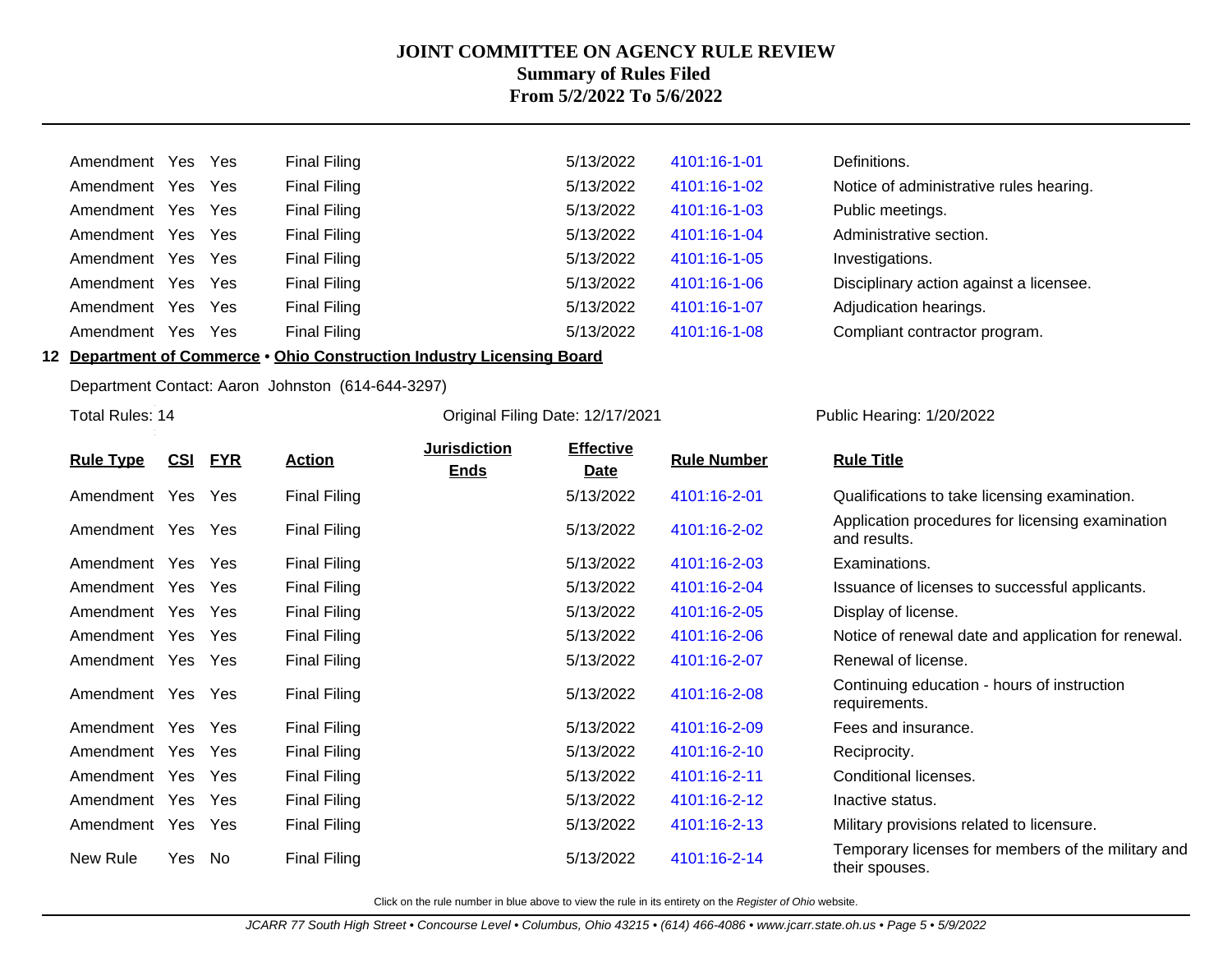#### **13 Department of Commerce** • **Ohio Construction Industry Licensing Board**

Department Contact: Aaron Johnston (614-644-3297)

| Total Rules: 3        |            |            |                                                                        |                                    | Original Filing Date: 12/17/2021 |                    | Public Hearing: 1/20/2022                                                                      |
|-----------------------|------------|------------|------------------------------------------------------------------------|------------------------------------|----------------------------------|--------------------|------------------------------------------------------------------------------------------------|
| <b>Rule Type</b>      | <b>CSI</b> | <b>FYR</b> | <b>Action</b>                                                          | <b>Jurisdiction</b><br><b>Ends</b> | <b>Effective</b><br><b>Date</b>  | <b>Rule Number</b> | <b>Rule Title</b>                                                                              |
| Amendment Yes         |            | Yes        | <b>Final Filing</b>                                                    |                                    | 5/13/2022                        | 4101:16-3-01       | Approval of training agencies.                                                                 |
| Amendment Yes         |            | Yes        | <b>Final Filing</b>                                                    |                                    | 5/13/2022                        | 4101:16-3-02       | Continuing education requirements - reporting.                                                 |
| Amendment Yes Yes     |            |            | <b>Final Filing</b>                                                    |                                    | 5/13/2022                        | 4101:16-3-03       | Continuing education - course approval.                                                        |
|                       |            |            | 14 Department of Job and Family Services . Division of Food Stamps     |                                    |                                  |                    |                                                                                                |
|                       |            |            | Department Contact: Michael Lynch (614-466-4605)                       |                                    |                                  |                    |                                                                                                |
| <b>Total Rules: 4</b> |            |            |                                                                        | Original Filing Date: 5/3/2022     |                                  |                    | Public Hearing:                                                                                |
| <b>Rule Type</b>      | <u>CSI</u> | <b>FYR</b> | <b>Action</b>                                                          | <b>Jurisdiction</b><br><b>Ends</b> | <b>Effective</b><br><b>Date</b>  | <b>Rule Number</b> | <b>Rule Title</b>                                                                              |
| Amendment No          |            | <b>Yes</b> | <b>Original Filing</b>                                                 | 7/7/2022                           |                                  | 5101:4-2-01        | Food assistance: initial application process.                                                  |
| Amendment No          |            | <b>No</b>  | <b>Original Filing</b>                                                 | 7/7/2022                           |                                  | 5101:4-2-03        | Food assistance: assistance group definitions.                                                 |
| Amendment No          |            | No         | <b>Original Filing</b>                                                 | 7/7/2022                           |                                  | 5101:4-2-05        | Food assistance: authorized representatives.                                                   |
| Amendment No          |            | Yes        | <b>Original Filing</b>                                                 | 7/7/2022                           |                                  | 5101:4-8-03        | Food assistance: restoration and entitlement of lost<br>benefits.                              |
|                       |            |            | 15 Department of Job and Family Services . Division of Social Services |                                    |                                  |                    |                                                                                                |
|                       |            |            | Department Contact: Michael Lynch (614-466-4605)                       |                                    |                                  |                    |                                                                                                |
| <b>Total Rules: 2</b> |            |            |                                                                        | Original Filing Date: 2/25/2022    |                                  |                    | Public Hearing: 3/31/2022                                                                      |
| <b>Rule Type</b>      | CSI        | <b>FYR</b> | <b>Action</b>                                                          | <b>Jurisdiction</b><br><b>Ends</b> | <b>Effective</b><br><b>Date</b>  | <b>Rule Number</b> | <b>Rule Title</b>                                                                              |
| Amendment Yes No      |            |            | <b>Final Filing</b>                                                    |                                    | 5/15/2022                        | 5101:2-12-03       | Compliance inspection and complaint investigation<br>of a licensed child care center.          |
| Amendment Yes No      |            |            | <b>Final Filing</b>                                                    |                                    | 5/15/2022                        | 5101:2-13-03       | Compliance inspection and complaint investigation<br>of a licensed family child care provider. |
|                       |            |            | 16 State Highway Patrol Retirement System .                            |                                    |                                  |                    |                                                                                                |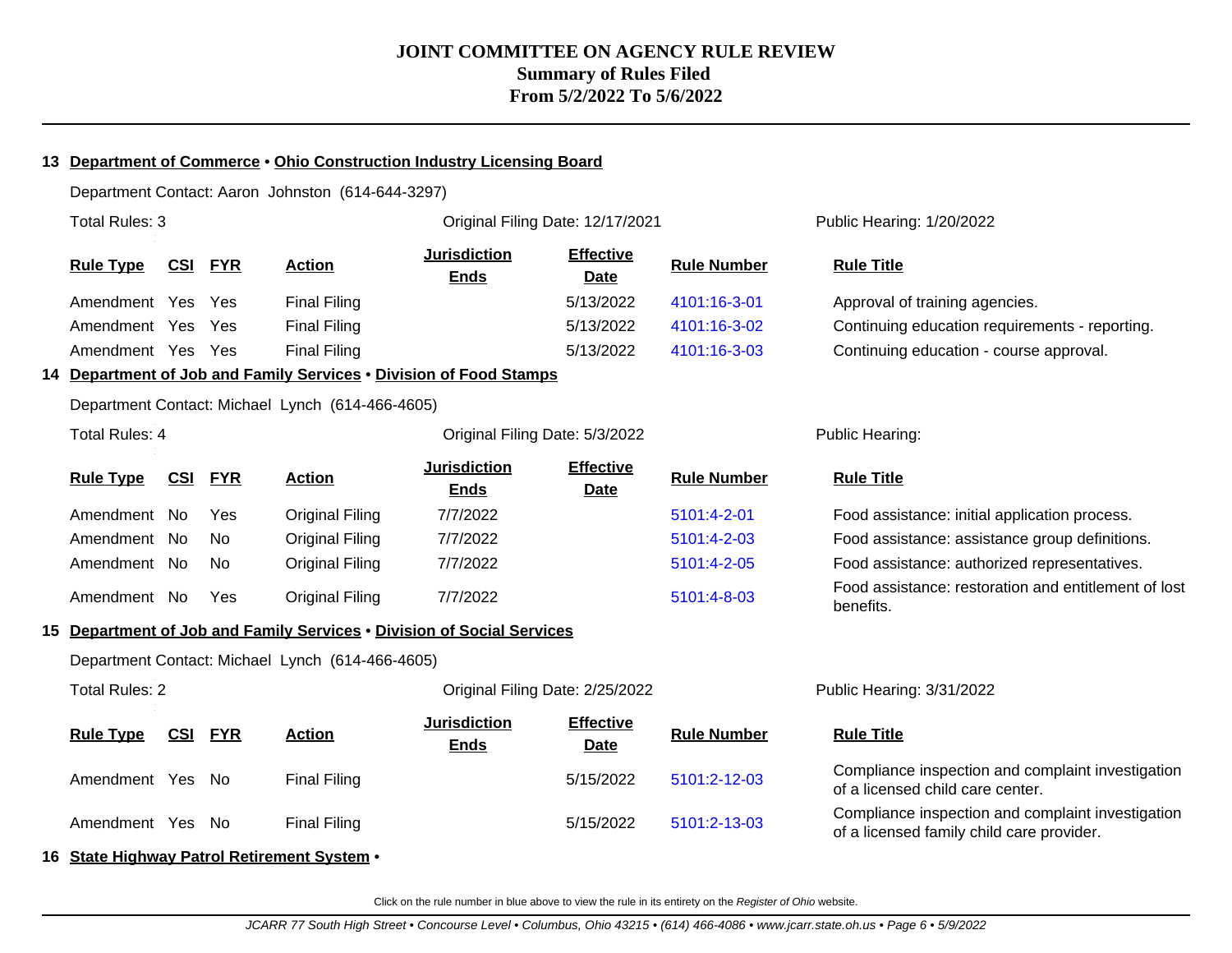Department Contact: Holly Carr (614-430-3555) Total Rules: 2 Original Filing Date: 5/3/2022 Public Hearing: **Rule Type CSI FYR Action Jurisdiction Ends Effective Date Rule Number Rule Title** No Change No Yes FYR 8/1/2022 8/1/2022 [5505-3-03](http://www.registerofohio.state.oh.us/jsps/publicdisplayrules/processPublicDisplayRules.jsp?entered_rule_no=5505-3-03&doWhat=GETBYRULENUM&raID=0) Review of eligibility to continue disability retirement benefits. No Change No Yes FYR 8/1/2022 [5505-5-02](http://www.registerofohio.state.oh.us/jsps/publicdisplayrules/processPublicDisplayRules.jsp?entered_rule_no=5505-5-02&doWhat=GETBYRULENUM&raID=0) Prior service credit. **17 Treasurer of State** • Department Contact: Paul Thies (614-696-6649) Total Rules: 2 Original Filing Date: 2/15/2022 Public Hearing: 3/25/2022 **Rule Type CSI FYR Action Jurisdiction Ends Effective Date Rule Number Rule Title** Amendment No Yes Final Filing The State of the State of the State treasury. Amendment No Yes Final Filing The State of the State treasury.

## **Rules Filed On 5/4/2022**

#### **18 State Highway Patrol Retirement System** •

Department Contact: Holly Carr (614-430-3555)

| Total Rules: 3   |            |            |                 |                                    | Original Filing Date: 5/4/2022  |                    | Public Hearing:                                                |
|------------------|------------|------------|-----------------|------------------------------------|---------------------------------|--------------------|----------------------------------------------------------------|
| <b>Rule Type</b> | <u>CSI</u> | <b>FYR</b> | <b>Action</b>   | <b>Jurisdiction</b><br><b>Ends</b> | <b>Effective</b><br><b>Date</b> | <b>Rule Number</b> | <b>Rule Title</b>                                              |
| Amendment No     |            | Yes        | Original Filing | 7/8/2022                           |                                 | 5505-3-03.1        | Disability retiree employment as a law enforcement<br>officer. |
| Amendment        | - No       | Yes        | Original Filing | 7/8/2022                           |                                 | 5505-3-07          | Deferred retirement option plan.                               |
| Amendment        | No.        | <b>Yes</b> | Original Filing | 7/8/2022                           |                                 | 5505-5-03          | Purchase of military service credit.                           |

# **Rules Filed On 5/6/2022**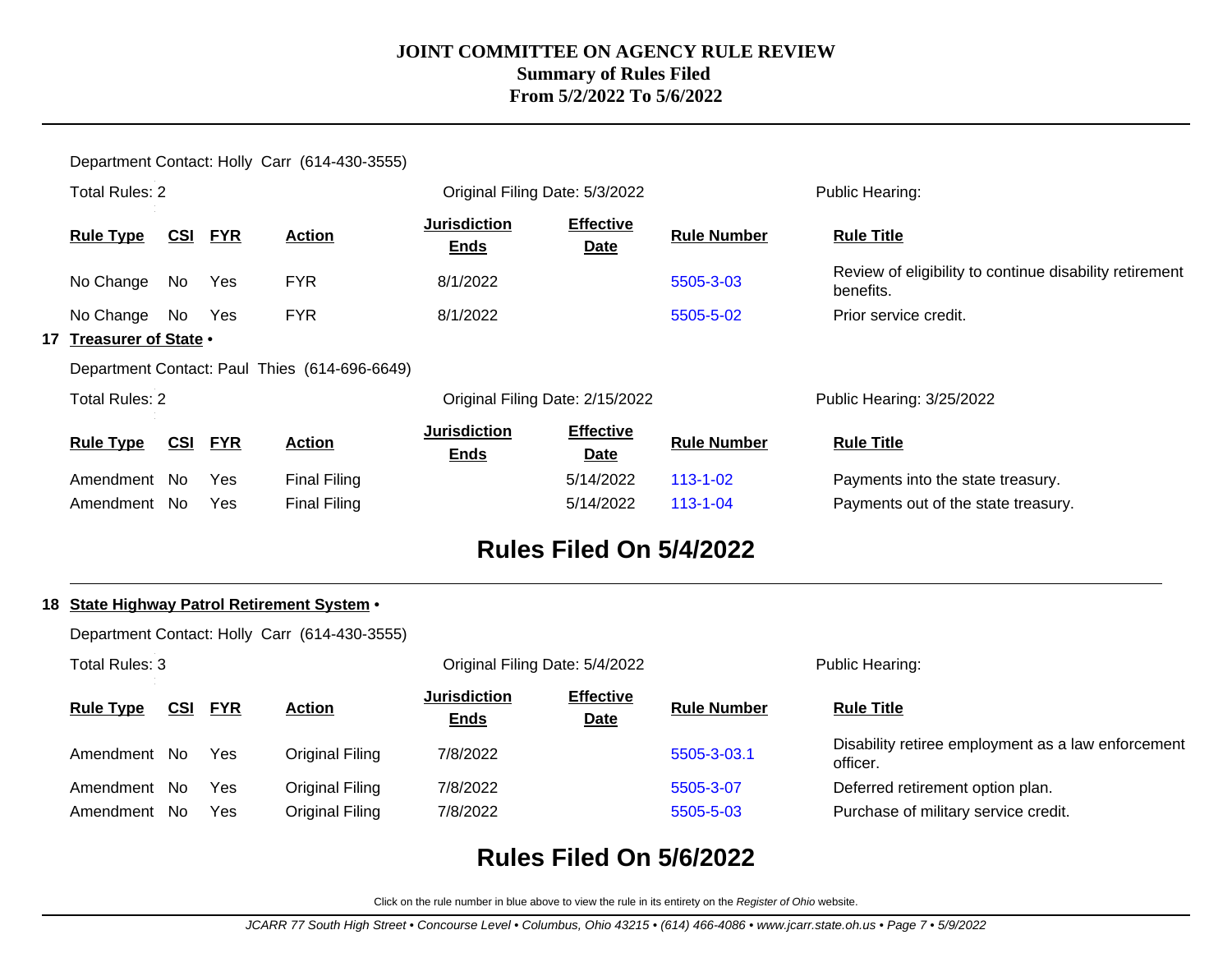#### **19 Environmental Review Appeals Commission** •

Department Contact: Julie A. Slane (614-466-8950)

| Total Rules: 19  |            |            |                                  | Original Filing Date: 4/21/2022    |                                 |                    | Public Hearing:                                    |
|------------------|------------|------------|----------------------------------|------------------------------------|---------------------------------|--------------------|----------------------------------------------------|
| <b>Rule Type</b> | <u>CSI</u> | <b>FYR</b> | <b>Action</b>                    | <b>Jurisdiction</b><br><b>Ends</b> | <b>Effective</b><br><b>Date</b> | <b>Rule Number</b> | <b>Rule Title</b>                                  |
| No Change        | No         | Yes        | Withdrawn Final<br>Filing        |                                    |                                 | 3746-1-01          | Definitions: General.                              |
| No Change        | No         | Yes        | Withdrawn Final<br>Filing        |                                    |                                 | 3746-1-02          | Jurisdictional bases.                              |
| No Change        | No         | Yes        | Withdrawn Final<br>Filing        |                                    |                                 | 3746-3-01          | Power of the commission to issue rules: procedure. |
| No Change        | No         | Yes        | Withdrawn Final<br>Filing        |                                    |                                 | 3746-3-02          | Regulations; scope.                                |
| No Change        | No         | Yes        | Withdrawn Final<br>Filing        |                                    |                                 | 3746-3-03          | Quorum.                                            |
| No Change        | No         | Yes        | <b>Withdrawn Final</b><br>Filing |                                    |                                 | 3746-3-04          | Case file.                                         |
| No Change        | No         | Yes        | Withdrawn Final<br>Filing        |                                    |                                 | 3746-3-05          | Registry.                                          |
| No Change        | No         | Yes        | Withdrawn Final<br>Filing        |                                    |                                 | 3746-3-06          | Trade secrets.                                     |
| No Change        | No         | Yes        | Withdrawn Final<br>Filing        |                                    |                                 | 3746-3-07          | The secretary to the commission: duties.           |
| No Change        | No         | Yes        | <b>Withdrawn Final</b><br>Filing |                                    |                                 | 3746-3-08          | Standards of conduct and suspension.               |
| No Change        | No         | Yes        | Withdrawn Final<br>Filing        |                                    |                                 | 3746-3-09          | Ex parte communication.                            |
| No Change        | No         | Yes        | <b>Withdrawn Final</b><br>Filing |                                    |                                 | 3746-3-10          | Participation by state employees.                  |
| No Change        | No.        | Yes        | <b>Withdrawn Final</b><br>Filing |                                    |                                 | 3746-3-11          | Restrictions as to former employees.               |
|                  |            |            |                                  |                                    |                                 |                    |                                                    |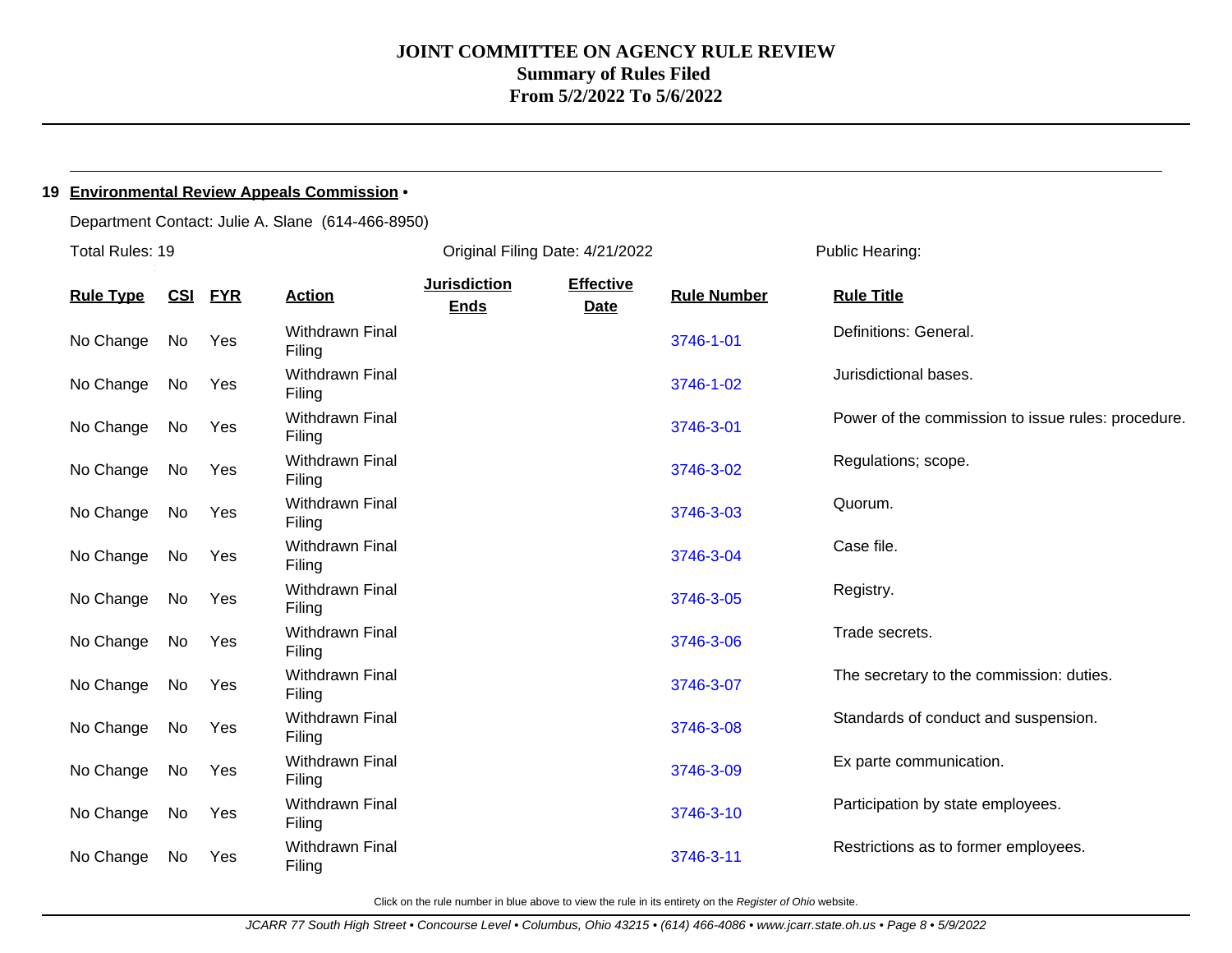| No Change        | No  | Yes        | Withdrawn Final<br>Filing                         |                     |                                 | 3746-3-13          | Business day.                                                                                                           |
|------------------|-----|------------|---------------------------------------------------|---------------------|---------------------------------|--------------------|-------------------------------------------------------------------------------------------------------------------------|
| No Change        | No  | Yes        | <b>Withdrawn Final</b><br>Filing                  |                     |                                 | 3746-3-15          | Definitions for accessing confidential personal<br>information.                                                         |
| No Change        | No  | Yes        | Withdrawn Final<br>Filing                         |                     |                                 | 3746-3-16          | Procedures for accessing confidential personal<br>information.                                                          |
| No Change        | No  | Yes        | Withdrawn Final<br>Filing                         |                     |                                 | 3746-3-17          | Valid reasons for accessing confidential personal<br>information.                                                       |
| No Change        | No  | Yes        | <b>Withdrawn Final</b><br>Filing                  |                     |                                 | 3746-3-18          | Confidentiality statutes.                                                                                               |
| No Change        | No  | Yes        | <b>Withdrawn Final</b><br>Filing                  |                     |                                 | 3746-3-19          | Restricting and logging access to confidential<br>personal information in computerized personal<br>information systems. |
|                  |     |            | 20 Environmental Review Appeals Commission .      |                     |                                 |                    |                                                                                                                         |
|                  |     |            | Department Contact: Julie A. Slane (614-466-8950) |                     |                                 |                    |                                                                                                                         |
| Total Rules: 30  |     |            |                                                   |                     | Original Filing Date: 4/21/2022 |                    | Public Hearing:                                                                                                         |
|                  |     |            |                                                   | <b>Jurisdiction</b> | <b>Effective</b>                |                    |                                                                                                                         |
| <b>Rule Type</b> | CSI | <b>FYR</b> | <b>Action</b>                                     | <b>Ends</b>         | Date                            | <b>Rule Number</b> | <b>Rule Title</b>                                                                                                       |
| No Change        | No  | Yes        | Withdrawn Final<br>Filing                         |                     |                                 | 3746-5-01          | Parties to an appeal.                                                                                                   |
| No Change        |     |            |                                                   |                     |                                 |                    |                                                                                                                         |
|                  | No  | Yes        | <b>Withdrawn Final</b><br>Filing                  |                     |                                 | 3746-5-02          | Denomination of parties.                                                                                                |
| No Change        | No  | Yes        | Withdrawn Final<br>Filing                         |                     |                                 | 3746-5-03          | Filing the notice of appeal.                                                                                            |
| No Change        | No  | Yes        | Withdrawn Final<br>Filing                         |                     |                                 | 3746-5-04          | Contents of the notice of appeal.                                                                                       |
| No Change        | No  | Yes        | <b>Withdrawn Final</b><br>Filing                  |                     |                                 | 3746-5-05          | Notice of appeal - Effect of failure to comply with<br>statute.                                                         |
| No Change        | No  | Yes        | <b>Withdrawn Final</b><br>Filing                  |                     |                                 | 3746-5-06          | Amendment of notice of appeal.                                                                                          |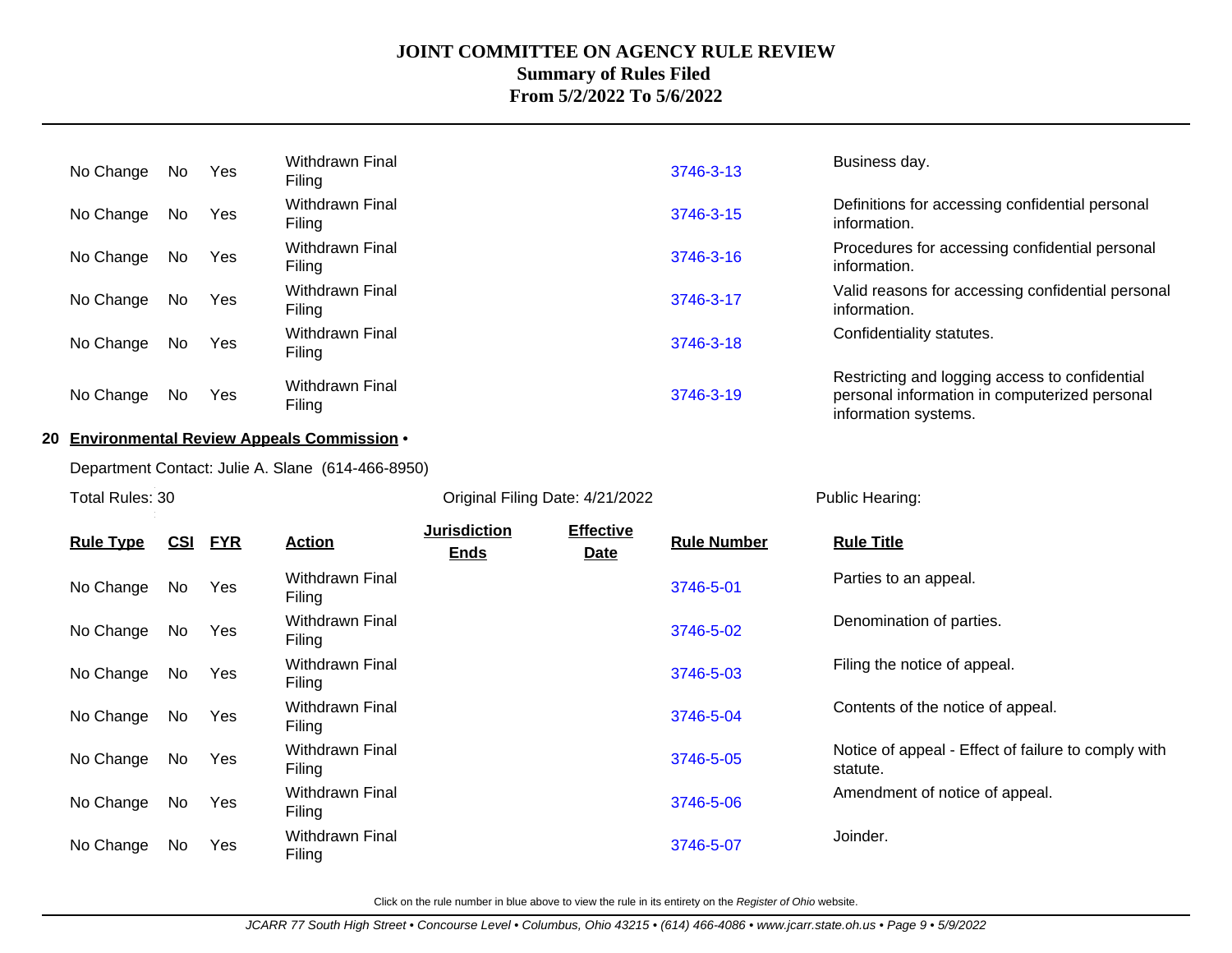| No Change | No | Yes | <b>Withdrawn Final</b><br>Filing | 3746-5-08 | Intervention.                              |
|-----------|----|-----|----------------------------------|-----------|--------------------------------------------|
| No Change | No | Yes | <b>Withdrawn Final</b><br>Filing | 3746-5-09 | Consolidation of proceedings.              |
| No Change | No | Yes | Withdrawn Final<br>Filing        | 3746-5-10 | Substitution of parties.                   |
| No Change | No | Yes | <b>Withdrawn Final</b><br>Filing | 3746-5-11 | Answer to the notice of appeal.            |
| No Change | No | Yes | <b>Withdrawn Final</b><br>Filing | 3746-5-12 | Appearances and withdrawals.               |
| No Change | No | Yes | <b>Withdrawn Final</b><br>Filing | 3746-5-13 | Certification of record to the commission. |
| No Change | No | Yes | Withdrawn Final<br>Filing        | 3746-5-14 | Record address.                            |
| No Change | No | Yes | <b>Withdrawn Final</b><br>Filing | 3746-5-15 | Designation of lead counsel.               |
| No Change | No | Yes | <b>Withdrawn Final</b><br>Filing | 3746-5-16 | Filing and service of documents.           |
| No Change | No | Yes | <b>Withdrawn Final</b><br>Filing | 3746-5-17 | Requirement for signature.                 |
| No Change | No | Yes | <b>Withdrawn Final</b><br>Filing | 3746-5-18 | Electronic filing.                         |
| No Change | No | Yes | Withdrawn Final<br>Filing        | 3746-5-19 | Computation of time.                       |
| No Change | No | Yes | Withdrawn Final<br>Filing        | 3746-5-20 | Extension of time for filings.             |
| No Change | No | Yes | Withdrawn Final<br>Filing        | 3746-5-21 | Stays.                                     |
| No Change | No | Yes | <b>Withdrawn Final</b><br>Filing | 3746-5-22 | Expedited stays.                           |
| No Change | No | Yes | <b>Withdrawn Final</b><br>Filing | 3746-5-23 | Bonds.                                     |
| No Change | No | Yes | Withdrawn Final<br>Filing        | 3746-5-24 | Prehearing conference.                     |
|           |    |     |                                  |           |                                            |